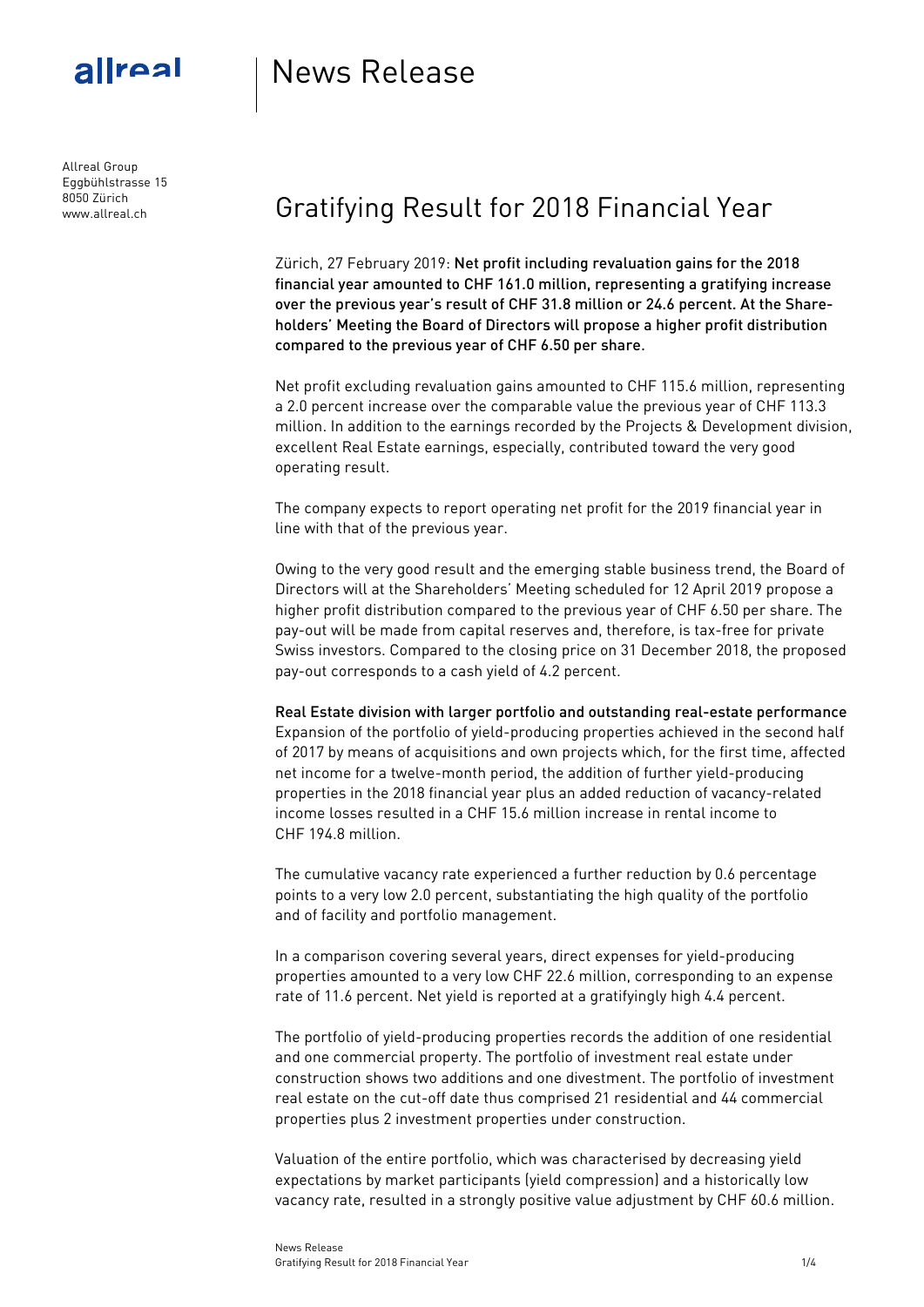Expansion of the portfolio by net three properties and the valuation carried out by an external real-estate valuer resulted in a market value of the entire portfolio of CHF 4.16 billion, or CHF 203.3 million above that of the previous year.

#### Projects & Development division consistently high profitability

Earnings from Projects & Development amounted to CHF 52.6 million. The amount is reported 21.1 percent below that of the previous year and is based, on the one hand, on the expected lower profit from the sale of condominiums and, on the other, on lower third-party project volume.

Operating profit (EBIT) reported by Projects & Development resulting from the realisation of own and third-party projects and the sale of development real estate amounted to CHF 12.1 million.

Project volume implemented with the realisation of projects for third parties or for Allreal's own account amounted to CHF 351.9 million, of which 82.5 percent are accounted for by third-party projects and 17.5 percent by own projects. In the future, the share of own projects in the completed project volume will further increase.

The order backlog as at 31 December 2018 of CHF 657 million will secure capacity utilisation for about 18 months.

### Continued sound and well secured financing

Owing to the increased financing activity, financial liability in the period under review grew by about CHF 159 million to CHF 2072 million.

In March 2018, Allreal issued a 0.50% bond issue of more than CHF 125 million maturing in 2023. On the balance-sheet date, therefore, 52 percent of financial liability was financed via the capital market. The share of fixed-rate mortgages amounted to 29 percent and that of fixed advances to 19 percent.

As at 31 December 2018, the average interest rate for financial liability compared to that of the previous year amounted to slightly lower 1.48 percent. The average duration of the fixed-interest period grew in the period under review to 52 months.

Thanks to the credit limit of CHF 625 million available in the short term, the company enjoys a high level of financial freedom of action.

Group equity rose to CHF 2218.8 million, corresponding to a net asset value (NAV) per share of CHF 139.65.

Allreal's equity ratio as at 31 December 2018 was reported at 48.1 percent, net gearing at 91.5 percent and interest coverage ratio at 6.1.

The company expects to report operating net profit for the 2019 financial year in line with that of the previous year.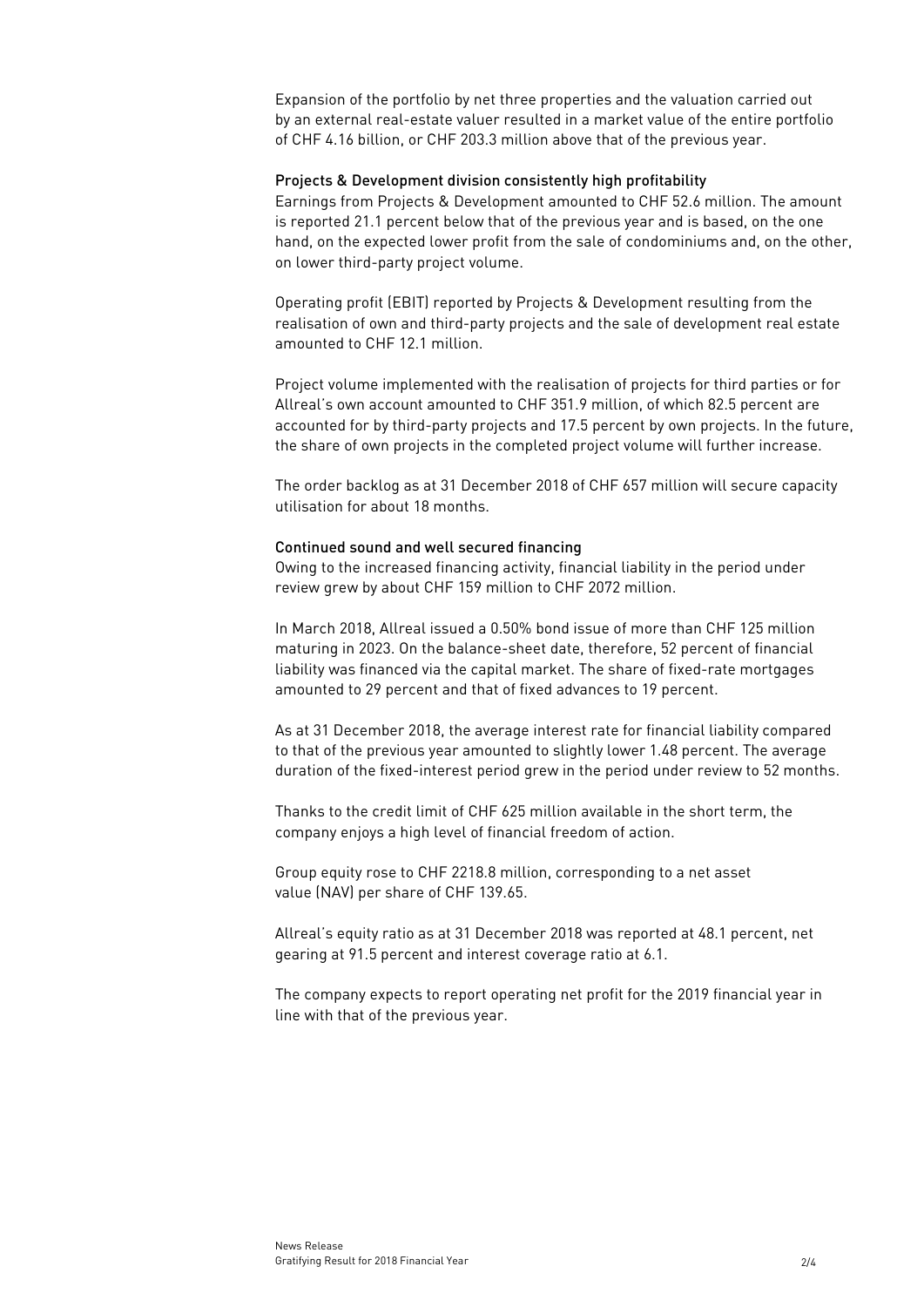This news release and the annual report are also available electronically: [www.allreal.ch](http://www.allreal.ch/)

| For further information:       |                           |
|--------------------------------|---------------------------|
| Thomas Wapp                    | Matthias Meier            |
| <b>Chief Financial Officer</b> | Corporate Communications  |
| T +41 44 319 14 88             | T +41 44 319 12 67        |
| M +41 78 721 11 88             | M +41 79 400 37 72        |
| thomas.wapp@allreal.ch         | matthias.meier@allreal.ch |
|                                |                           |